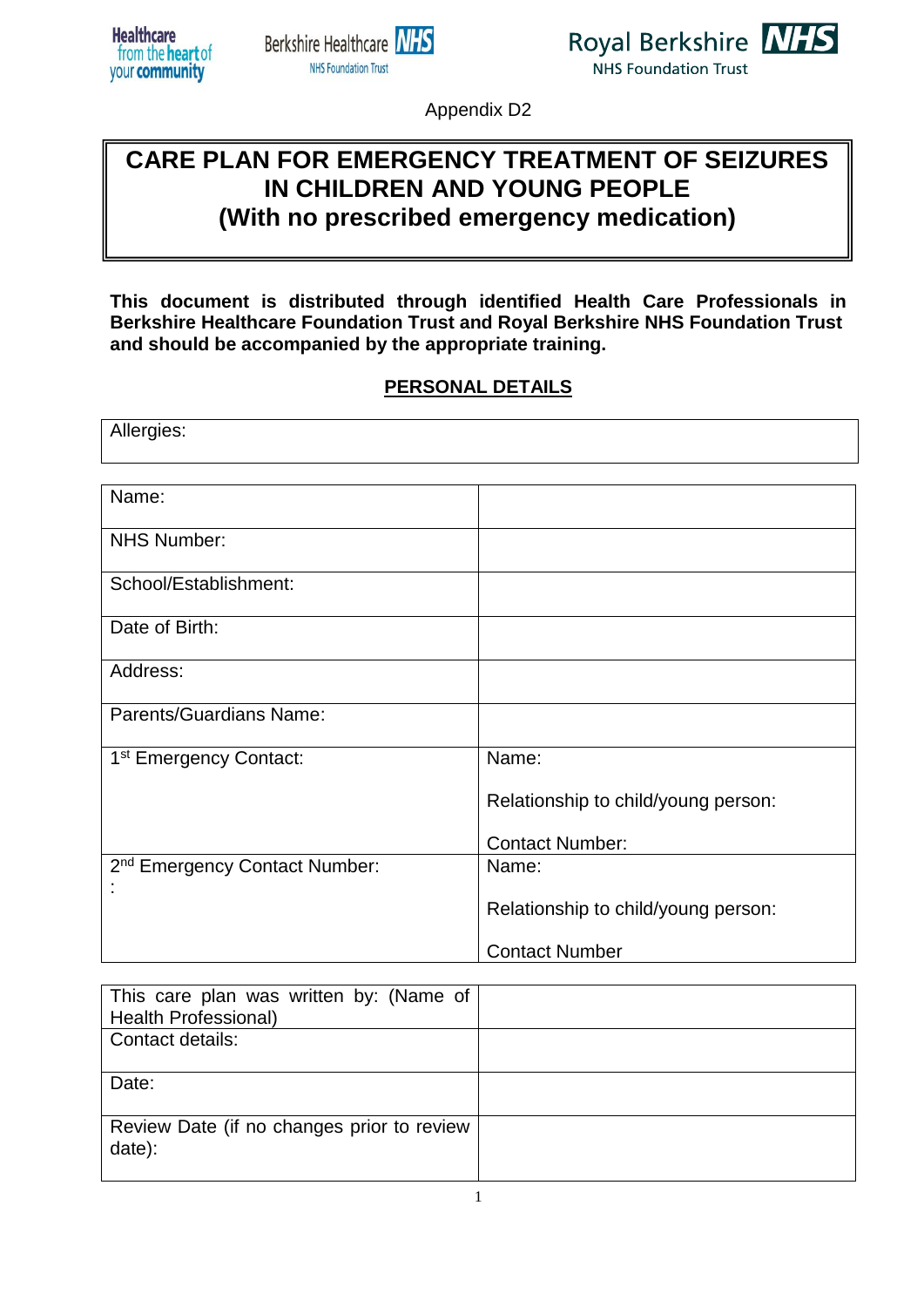**To be completed agreed and signed by the parent/carer and young person. Record all details of seizures e.g. goes stiff, falls, convulses down both sides of body.**

**Seizure Description:**

#### **Duration**:

## **Pattern:**

## **Triggers:**

**Frequency:**

**Recovery:**

(e.g. length of time)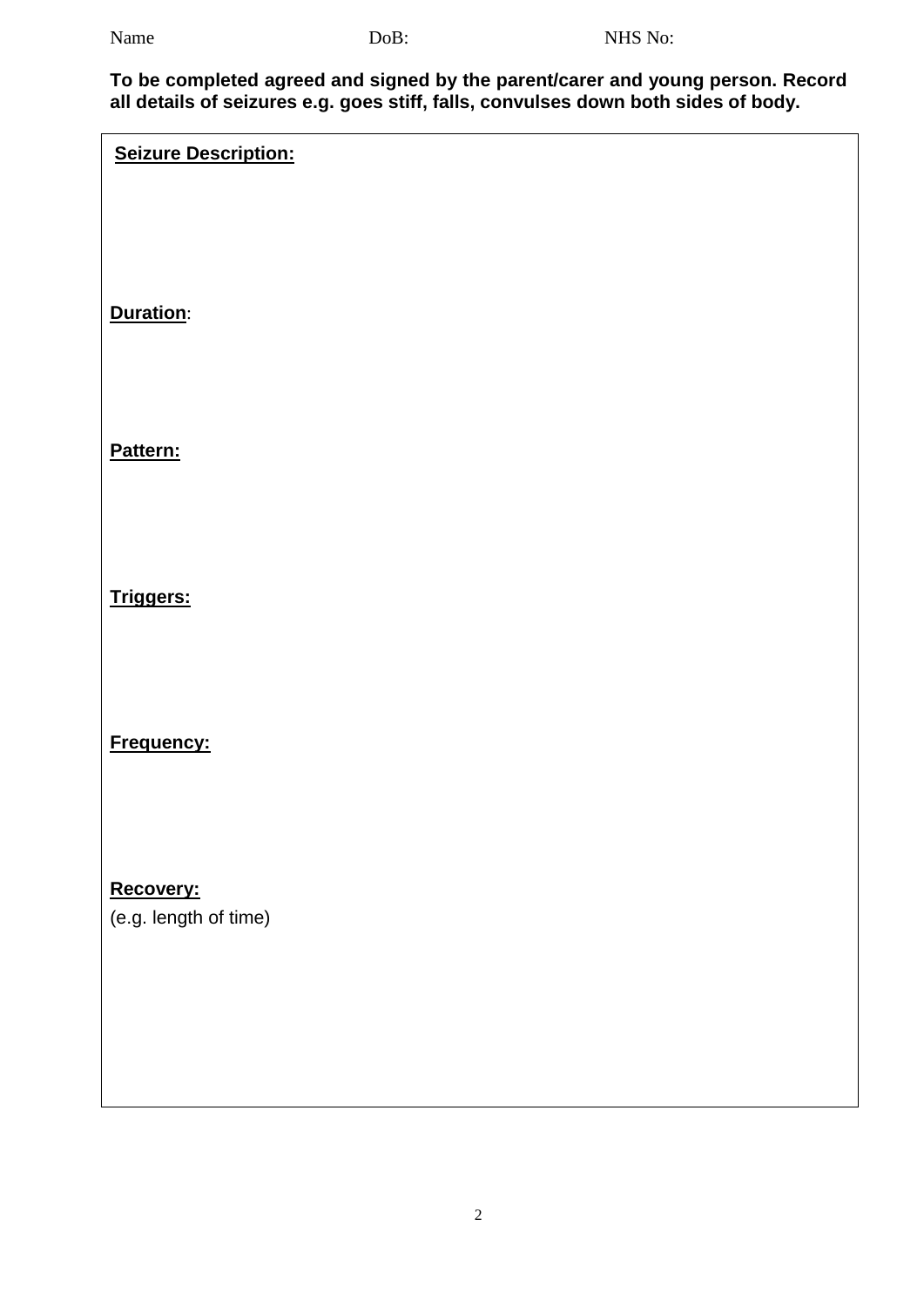| Name                                                                                                               | DoB: | NHS No: |  |
|--------------------------------------------------------------------------------------------------------------------|------|---------|--|
| <b>Additional Specific Care needs during seizure activity</b>                                                      |      |         |  |
| i.e. Use of oxygen, stopping feeds etc.                                                                            |      |         |  |
|                                                                                                                    |      |         |  |
|                                                                                                                    |      |         |  |
|                                                                                                                    |      |         |  |
|                                                                                                                    |      |         |  |
|                                                                                                                    |      |         |  |
|                                                                                                                    |      |         |  |
|                                                                                                                    |      |         |  |
|                                                                                                                    |      |         |  |
|                                                                                                                    |      |         |  |
| <b>Additional Specific Care needs after seizure activity</b><br>i.e. Use of oxygen, sleep, pain relief, food/drink |      |         |  |
|                                                                                                                    |      |         |  |
|                                                                                                                    |      |         |  |
|                                                                                                                    |      |         |  |
|                                                                                                                    |      |         |  |
|                                                                                                                    |      |         |  |
|                                                                                                                    |      |         |  |
|                                                                                                                    |      |         |  |
|                                                                                                                    |      |         |  |
|                                                                                                                    |      |         |  |
|                                                                                                                    |      |         |  |

#### **Seizure Management Plan**

- 1. **Stay calm**.
- 2. **Look around** is in a dangerous place? If not, do not move them. Move objects like furniture away from them.
- 3. **Note the time** the seizure starts.
- 4. **Stay with them**. If they do not collapse but seem blank or confused, gently guide them away from any danger. Speak quietly and calmly.
- 5. **Cushion their head** with something soft if they have collapsed to the ground.
- 6. **Do not hold them down**.
- 7. **Do not put anything in their mouth**.
- 8. **Check the time again**. If the seizure does not stop after 5 minutes, call for an ambulance. .
- 9. **After the seizure has stopped**, [put them into the recovery position,](http://www.epilepsysociety.org.uk/recovery-position-video) or follow specific care needs below, and check that their breathing is returning to normal. Gently check their mouth to see that nothing is blocking their airway such as food or false teeth. If their breathing sounds difficult after the seizure has stopped, call for an ambulance
- 10.**Stay with them until they are fully recovered**.

**Call 999**: When a seizure has lasted longer than: ……….. minutes or if concerned about the child/young person at any time.

Call **999** if you are ever concerned about the child/young person or they have injured themselves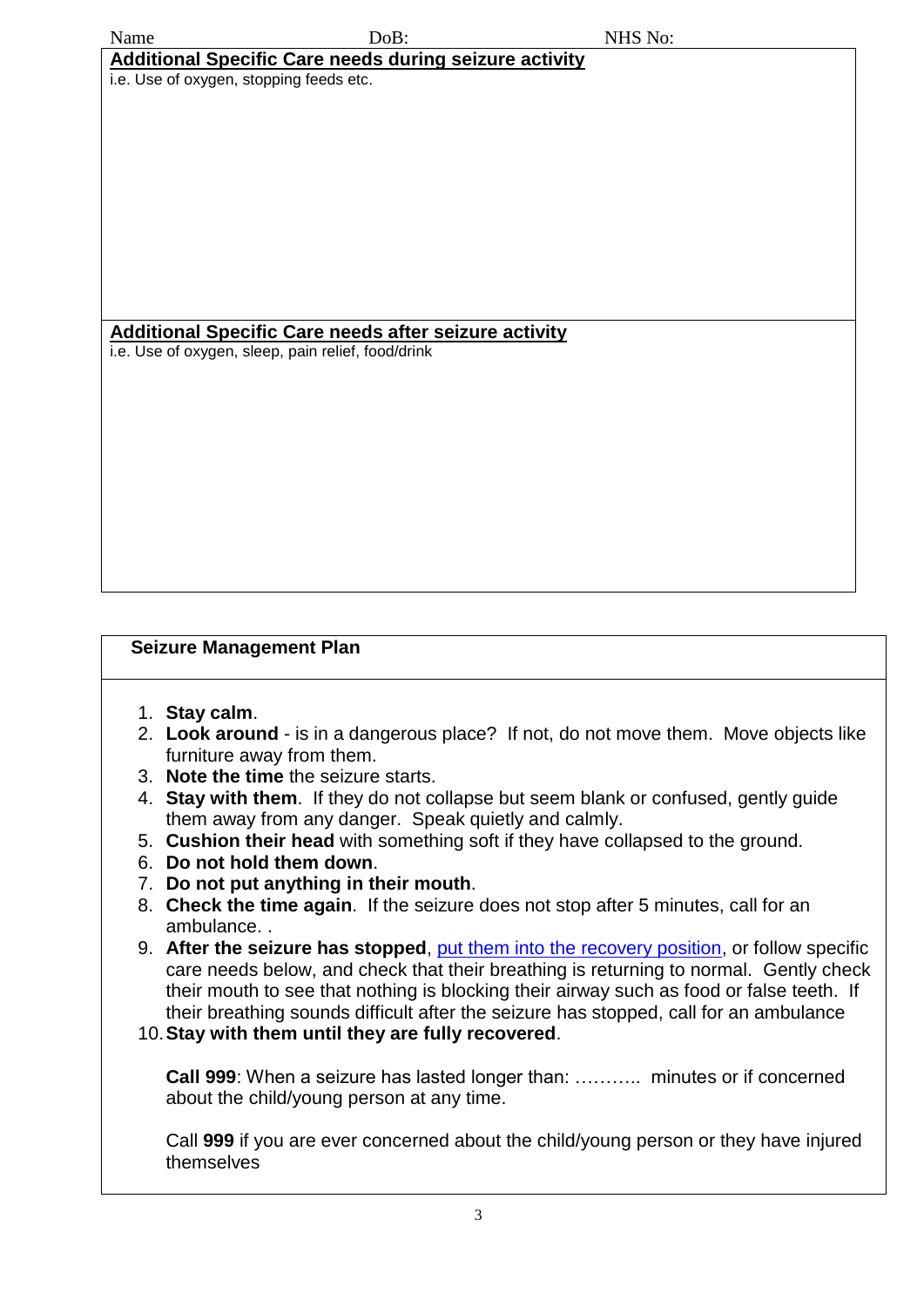#### **AGREEMENT FOR THE MANAGEMENT OF SEIZURES**

I/we the undersigned give our consent and approval, as appropriate, for paid/volunteer employees who are acting in "loco parentis" to support our child as instructed and trained for, in an emergency.

I am/we are aware that further advice and information can be sought from the Consultant/Epilepsy Nurse Specialist or Epilepsy Action (www.epilepsy.org.uk).

This care plan is to ensure that the individual child receives the correct emergency treatment for epilepsy. It is the responsibility of the parent/carer to ensure that the Health Care Professional is informed of any changes to their child's emergency treatment so that the care plan can be changed accordingly.

#### **PARENT/CARER**

### **YOUNG PERSON** (where appropriate)

### **HEAD OF ESTABLISHMENT/SETTING/CHILDMINDER: (Optional)**



Digital solutions for outstanding healthcare Great news...your appointment information will soon be sent straight to your mobile phone. On your next visit, please check we have your up-to-date number.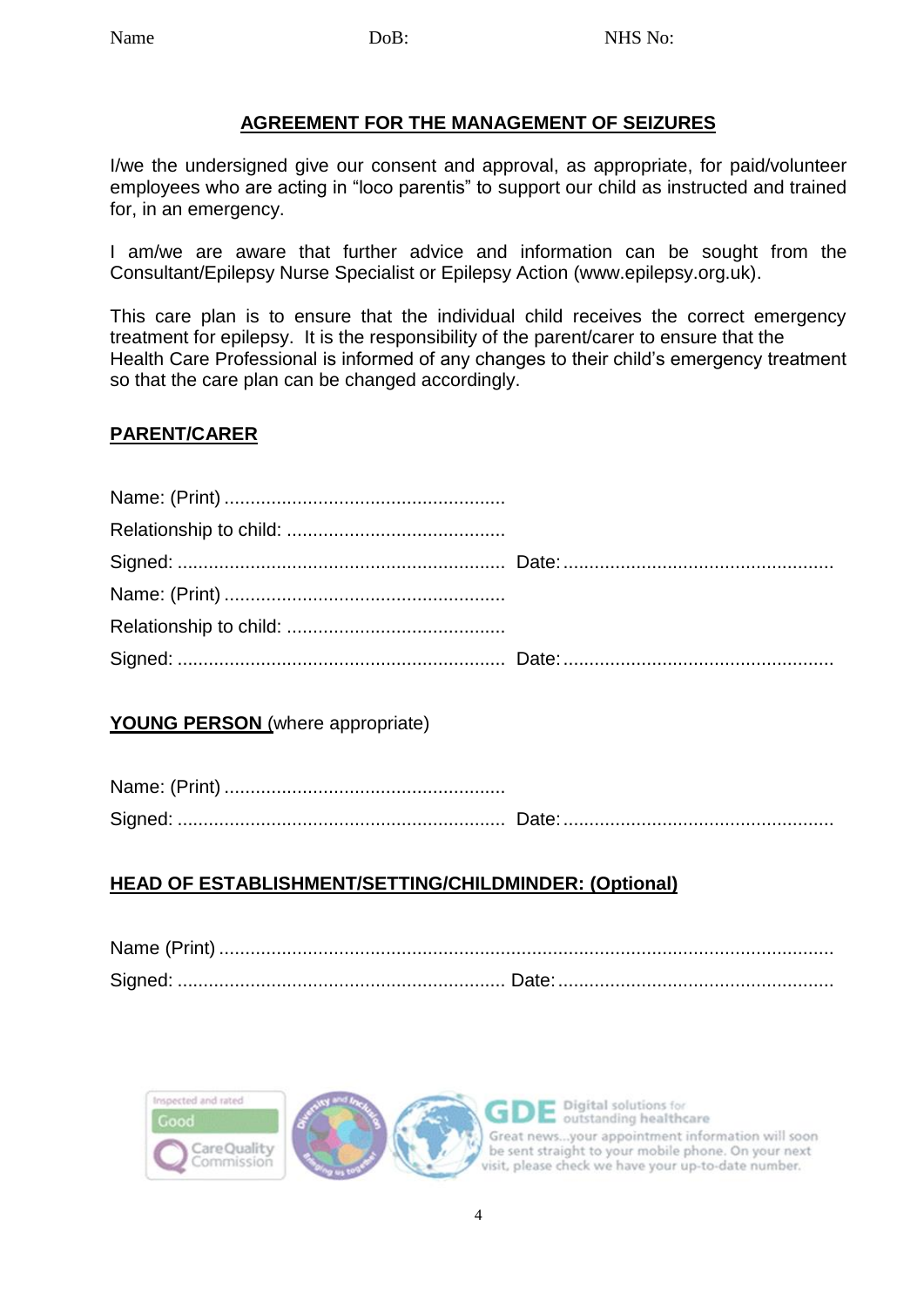#### **EMERGENCY TREATMENT OF SEIZURES IN CHILDREN AND YOUNG PEOPLE (WITH NO EMERGENCY MEDICATION)**

## **TRAINING RECORD**

Date: …………….

Trained Volunteer employed at:............................................................................

Volunteers trained in the management of seizures – at least one person to be available at ALL times.

| <b>NAME</b> | <b>SIGNATURE</b> | <b>NAME</b> | <b>SIGNATURE</b> |
|-------------|------------------|-------------|------------------|
|             |                  |             |                  |
|             |                  |             |                  |
|             |                  |             |                  |
|             |                  |             |                  |
|             |                  |             |                  |
|             |                  |             |                  |
|             |                  |             |                  |
|             |                  |             |                  |
|             |                  |             |                  |
|             |                  |             |                  |

Any other relevant information?

.. ...........................................................................................................................

I certify that the above have completed the relevant training.